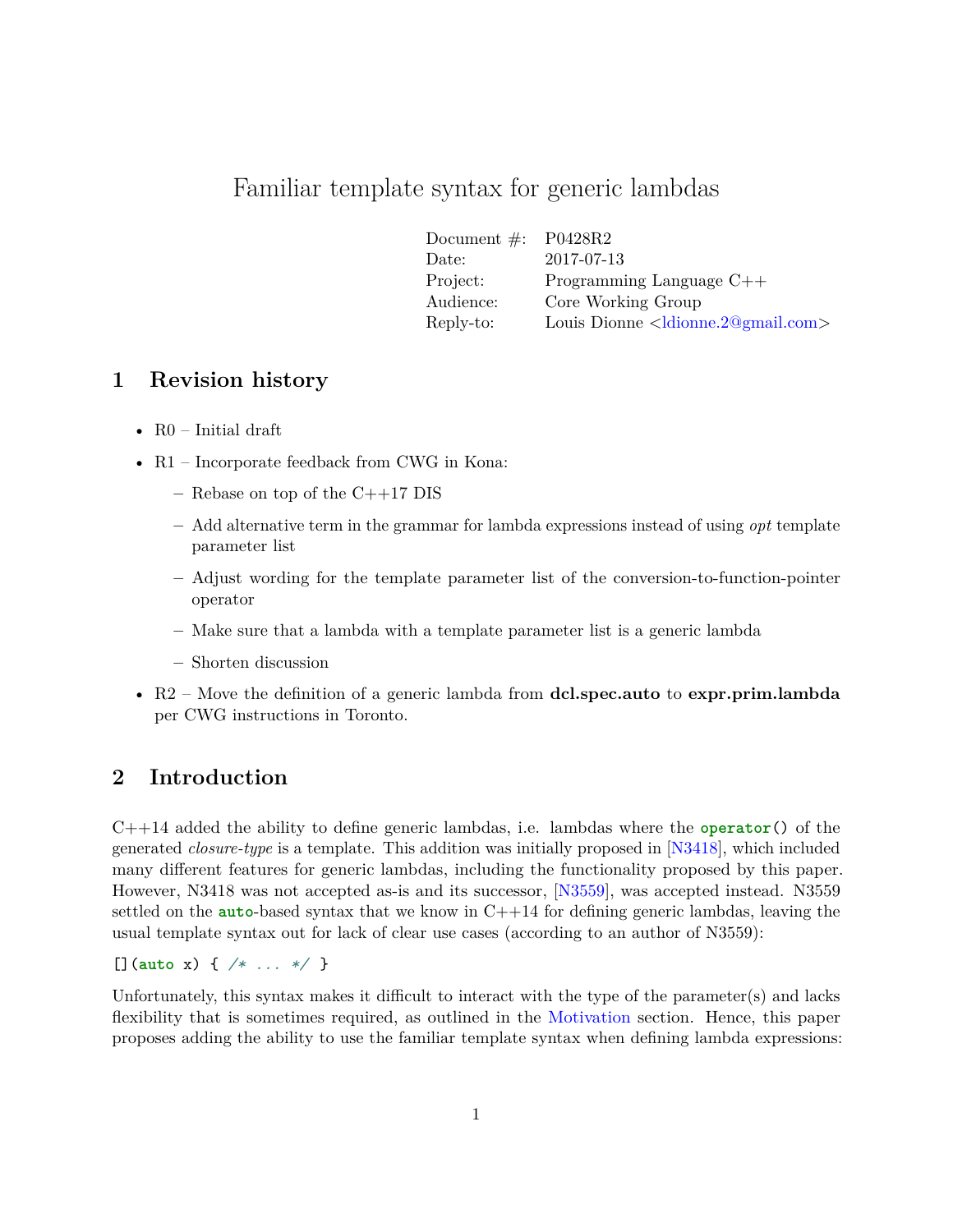```
[]<typename T>(T x) { /* ... */ }
[]<typename T>(T* p) { /* ... */ }
[]<typename T, int N>(T (&a)[N]) { /* ... */ }
```
#### <span id="page-1-0"></span>**3 Motivation**

There are a few key reasons why the current syntax for defining generic lambdas is deemed insufficient by the author. The gist of it is that some things that can be done easily with normal function templates require significant hoop jumping to be done with generic lambdas, or can't be done at all. The author thinks that lambdas are valuable enough that  $C_{++}$  should support them just as well as normal function templates. The following details such areas where lambdas are lacking in their current form:

1. The limited form of "pattern matching" on template argument allowed by C++ in function templates is very useful, and it would be equally useful to allow it in lambda expressions. For example, writing a lambda that accepts a std::vector containing elements of any type (but not another container) is not possible with the current syntax for generic lambdas. Instead, one must write a catch-all generic lambda that accepts any type, and then assume that it is of the proper type, or check that it is not through other means:

```
template <typename T> struct is_std_vector : std::false_type { };
template <typename T> struct is_std_vector<std::vector<T>> : std::true_type { };
auto f = [](auto vector) {
 static assert(is std vector<decltype(vector)>::value, "");
};
```
In addition to being verbose, calling the lambda with a type that is not a  $\text{std}$ : vector will result in a hard error inside the body of the lambda, not a template argument deduction failure. This does not play nicely with other parts of the language such as SFINAE-based detection, and it is obviously not as clear as the equivalent function template.

Another instance where "pattern matching" would be useful is to deconstruct the type of arguments that are template specializations. For example, imagine that we want to get the type of elements stored in the vector in the previous example. Right now, we'd have to write this:

```
auto f = [](auto vector) {
  using T = typename decltype(vector)::value_type;
  // ...
};
```
This is cumbersome syntax-wise, and it requires the type to provide a nested alias that does just the right thing. This is not a problem for std::vector, but most types don't provide such aliases (and in many cases it wouldn't make sense for them to). Hence, right now, types that do not provide nested aliases or accompanying metafunctions can simply not be deconstructed in lambdas. Instead, it would be much simpler and more flexible to write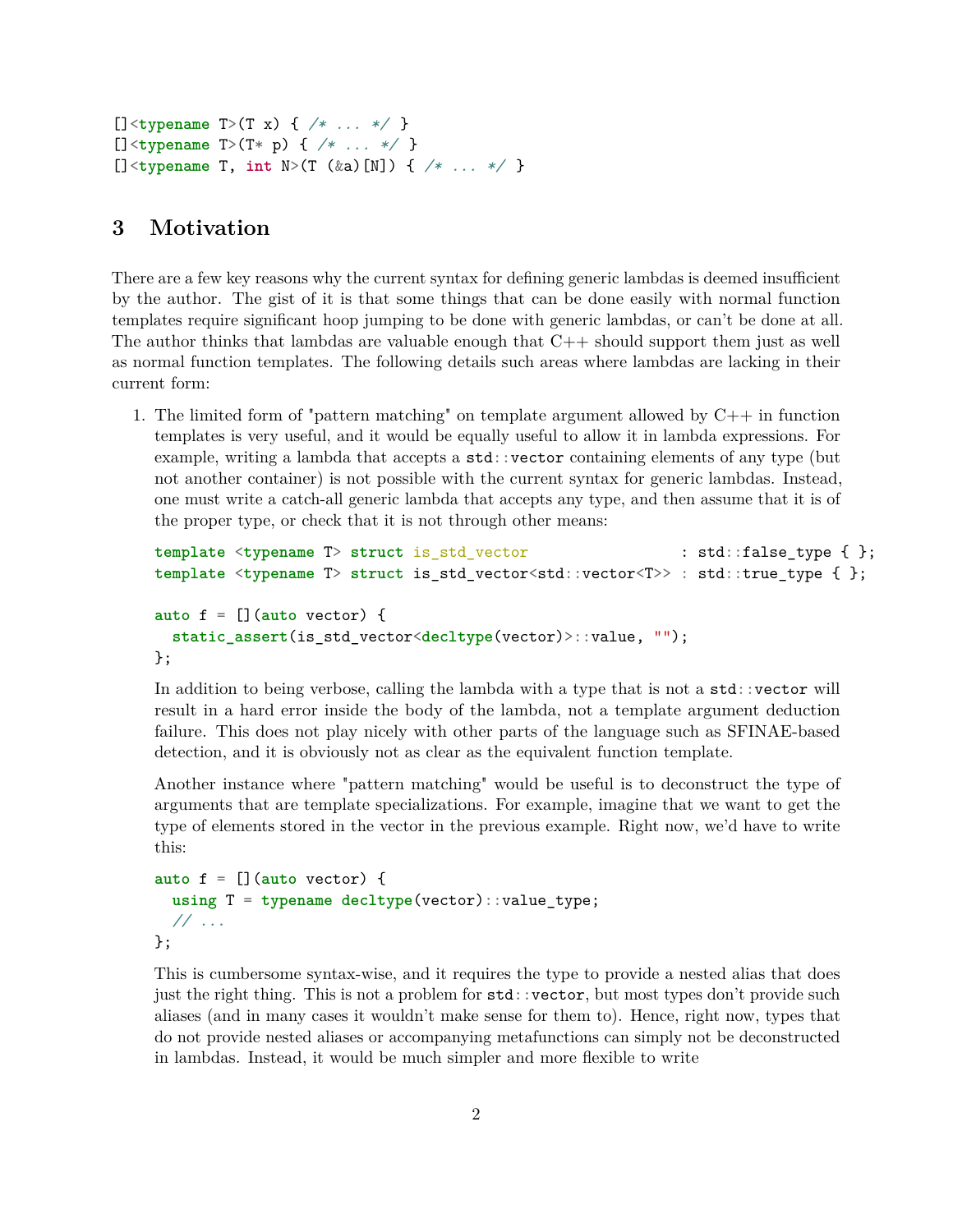```
auto f = []<typename T>(std::vector<T> vector) {
 // ...
};
```
2. It is often useful to retrieve the type of the parameter of a generic lambda, e.g. for accessing a static member function or an alias nested inside it. However, retrieving such a type requires using decltype, which includes its reference and cv qualifiers. This can often lead to unexpected results:

```
auto f = [] (auto const x) {
 using T = deck(ype(x);T copy = x; // Compiles, but wrong semantics!
 T::static_function(); // Does not compile!
 using Iterator = typename T::iterator; // Does not compile!
};
```
To work around this unfortunate situation, one must introduce some amount of verbosity:

```
auto f = [](auto const& x) {
  using T = std::decay_t<decltype(x)>;
  T copy = x;
  T:: static function();
  using Iterator = typename T::iterator;
};
```
Furthermore, this problem compounds when trying to make a parameter type dependent on a previous parameter type, because aliases can't be introduced in that context to reduce verbosity:

```
auto advance = [](auto& it,
                  typename std::decay_t<decltype(it)>::difference_type n) {
 // ...
};
```
Instead, it would be much nicer and closer to usual templates if we could simply write

```
auto f = []<typename T>(T const& x) {
  T copy = x;
  T:: static function();
  using Iterator = typename T::iterator;
};
auto advance = []<typename It>(It& it, typename It::difference_type n) {
  // ...
};
```
3. Perfect forwarding in generic lambdas is more verbose than it needs to be, and the syntax for it is different from what's usually done in normal function templates. While this is technically a direct corollary of the previous point, the author thinks this is sufficiently annoying to be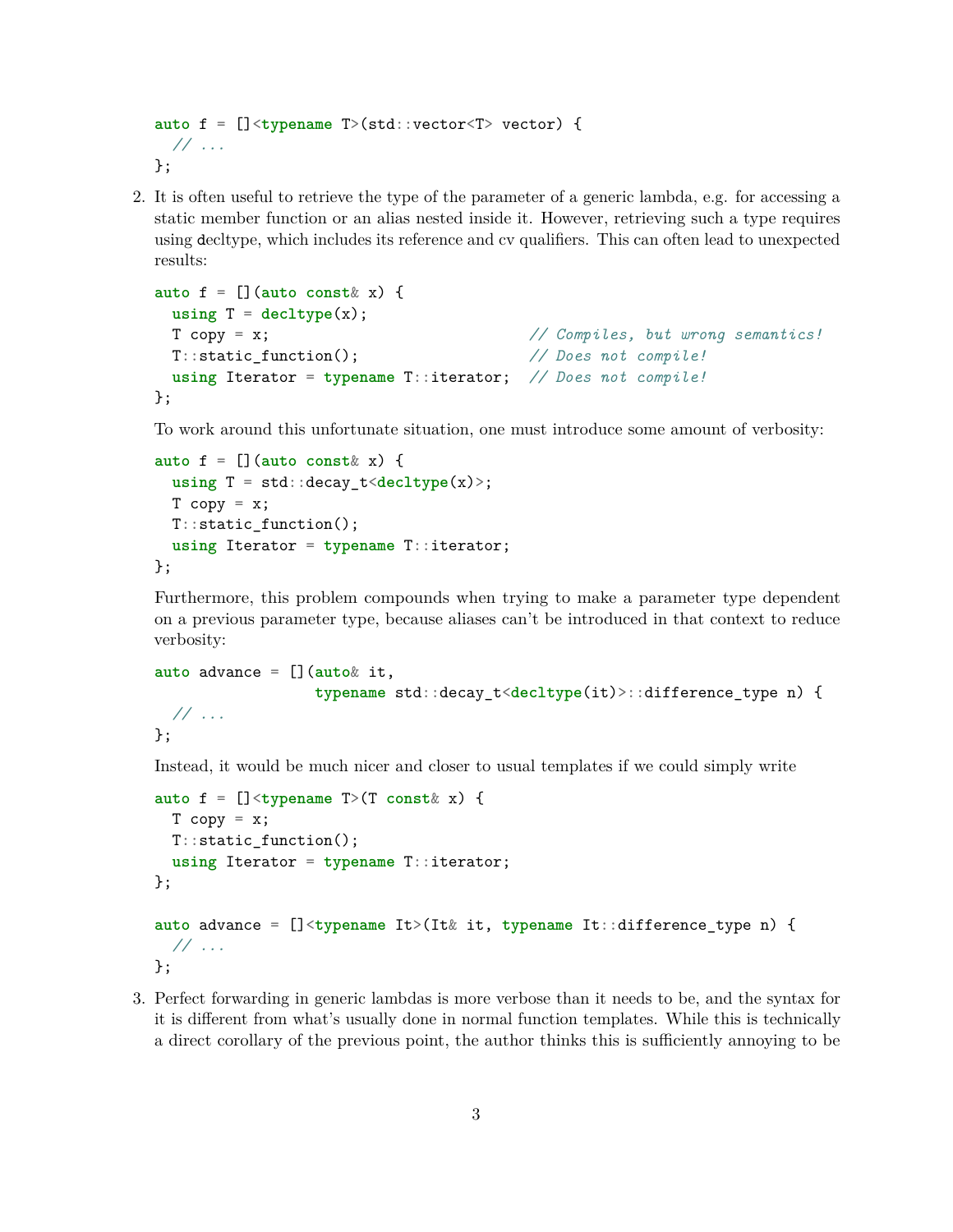worth mentioning separately. The problem is that since the only way to get an argument's type in a lambda is to use decltype, we must resort to the following syntax for perfect forwarding:

```
auto f = [](auto&& ...args) {
  return foo(std::forward<decltype(args)>(args)...);
};
```
Exactly why this works is explained in a blog post written by Scott Meyers [\[Meyers\]](#page-5-2), but the very fact that Meyers had to write a blog post about it is telling. Indeed, the interaction between template argument deduction and reference collapsing rules is already sufficiently complicated that many C++ users would benefit from the cognitive load reduction allowed by a single perfect forwarding syntax for both lambdas and normal functions:

```
auto f = []<typename ...T>(T&& ...args) {
  return foo(std::forward<T>(args)...);
};
```
### **4 Proposed Wording**

The wording is based on the C++17 DIS [\[N4659\]](#page-5-3). At the very beginning of **[expr.prim.lambda] 8.1.5**, change:

*lambda-expression:*

*lambda-introducer lambda-declarator opt compound-statement lambda-introducer* **<***template-parameter-list***>** *lambda-declarator opt compound-statement*

Change in **[expr.prim.lambda.closure] 8.1.5.1/3**:

The closure type for a non-generic *lambda-expression* has a public inline function call operator (16.5.4) whose parameters and return type are described by the *lambda-expression*'s *parameter-declaration-clause* and *trailing-return-type* respectively. For a generic lambda, the closure type has a public inline function call operator member template (17.5.2) whose *template-parameter-list* consists of the specified *template-parameter-list*, if any, to which is appended one invented type *template-parameter* for each occurrence of **auto** in the lambda's *parameter-declaration-clause*, in order of appearance. The invented type *template-parameter* is a parameter pack if the corresponding *parameter-declaration* declares a function parameter pack (11.3.5). The return type and function parameters of the function call operator template are derived from the *lambda-expression*'s *trailingreturn-type* and *parameter-declaration-clause* by replacing each occurrence of **auto** in the *decl-specifier*s of the *parameter-declaration-clause* with the name of the corresponding invented *template-parameter*.

Change in **[expr.prim.lambda.closure] 8.1.5.1/6**:

[. . . ] For a generic lambda with no *lambda-capture*, the closure type has a conversion function template to pointer to function. The conversion function template has the same invented *template-parameter-list* template parameter list, and the pointer to function has the same parameter types, as the function call operator template.  $[\dots]$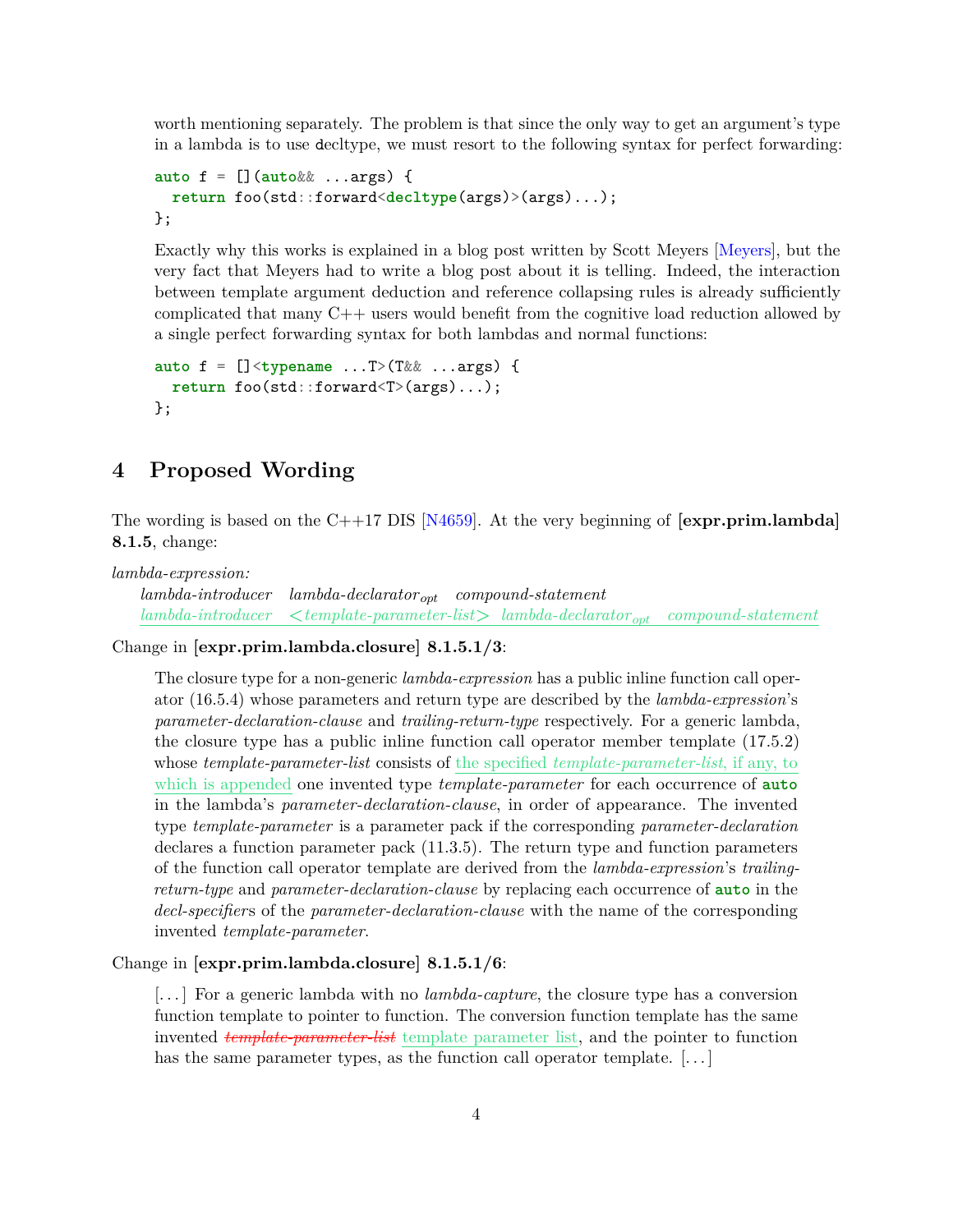Remove **[dcl.spec.auto] 10.1.7.4/3** (to move it to the end of **[expr.prim.lambda] 8.1.5**):

If the **auto** *type-specifier* appears as one of the *decl-specifiers* in the *decl-specifier-seq* of a *parameter-declaration* of a *lambda-expression*, the lambda is a *generic lambda* (8.1.5.1). [ *Example:* auto glambda =  $[]$ (int i, auto a) { return i; }; // OK: a generic lambda

 $-$ *end example*  $\vdash$ 

Add at the end of **[expr.prim.lambda] 8.1.5**:

```
A lambda is a generic lambda if the auto type-specifier appears as one of the decl-specifiers
in the decl-specifier-seq of a parameter-declaration of the lambda-expression, or if the
lambda has a template-parameter-list.
[ Example:
int i = [] (int i, auto a) { return i; }(3, 4); // OK: a generic lambda
int j = [] <class T>(T t, int i) { return i; }(3, 4); // OK: a generic lambda
– end example ]
```
### **5 Implementation experience**

This extension to generic lambdas had been implemented in GCC in 2009 as part of an experiment [\[GCC\]](#page-5-4). This extension was also part of Faisal Vali's original implementation of generic lambdas in Clang. Thus, it seems implementable.

#### **6 Discussion**

There is a question of whether to allow a lambda to contain both a *template-parameter-list* and conventional **auto**-based parameters. When allowing both syntaxes, we must also make a choice regarding the position of the invented template parameters relative to the specified template parameters.

We decided to allow mixing both syntaxes and decided to append the invented template parameters to the end of the *template-parameter-list*, because it seems like the simplest choice, it does not limit expressiveness in any way and it is consistent with what's done in the proposal for concepts [\[N4553\]](#page-5-5).

## **7 Acknowledgements**

Thanks to Tom Honermann, Nicol Bolas and other members of the *std-proposal* mailing list for providing comments to improve this paper.